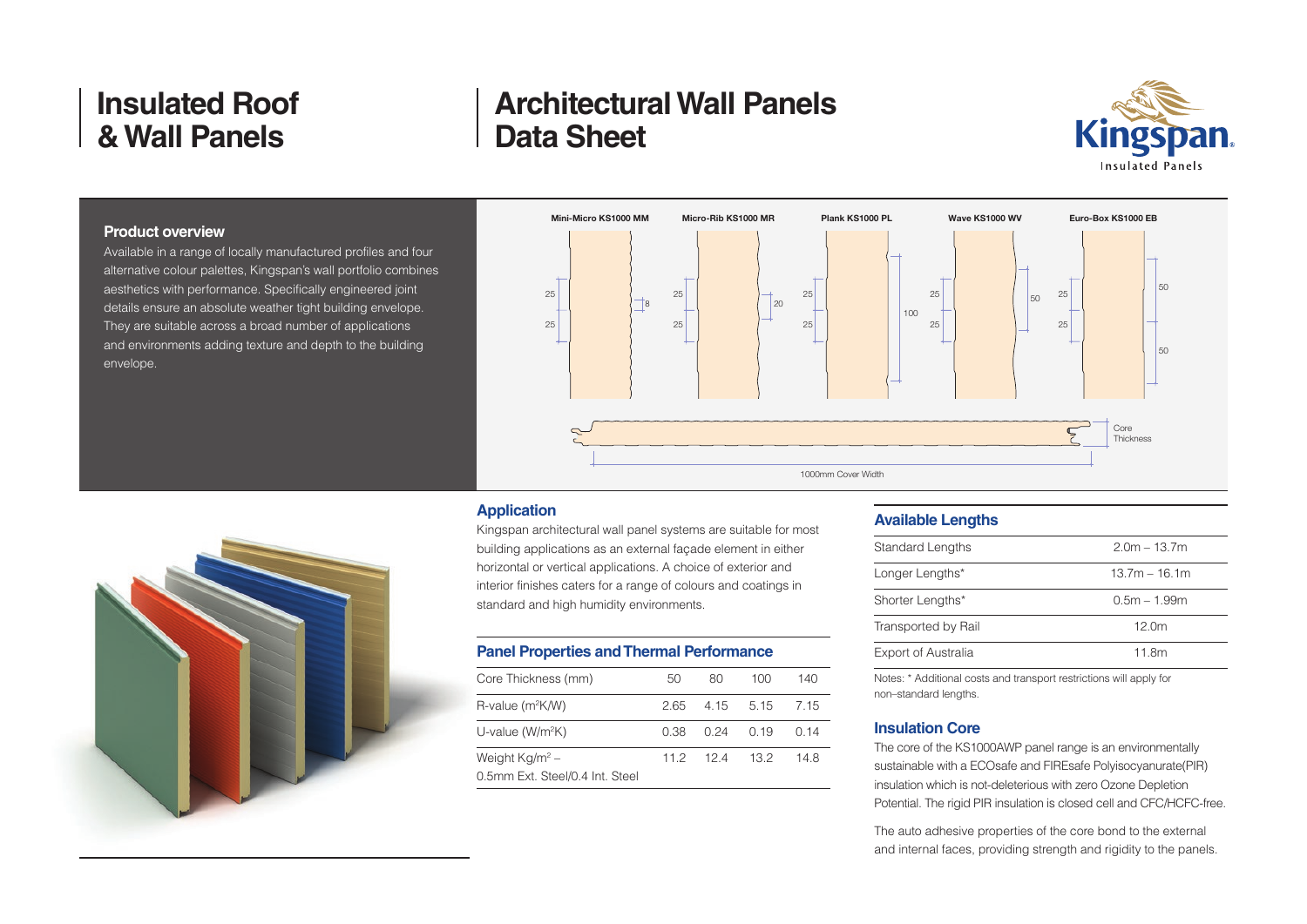| <b>Product Tolerances</b> | <b>AWP</b> |
|---------------------------|------------|
| Length                    | ±5mm       |
| Width                     | ±2mm       |
| <b>Thickness</b>          | ±2mm       |
| Squareness                | ±3mm       |
| <b>Flatness</b>           | $+2mm$     |

#### **Biological**

Kingspan insulated wall panels are normally immune to attack from mould, fungi, mildew, and vermin. No urea formaldehyde is used is the construction, and the panels are not considered deleterious.

#### **Environmental**

Kingspan has undertaken a Life Cycle Assessment of the KS1000AWP, and have published an Environmental Product Declaration (EPD) on their performance. The results document that the Architectural Wall Panels are listed as a Type 3 Ecolabel with the Australian EPD Programme. The KS1000AWP is certified with Ecospecifer Global Green Tag as a Greentag Gold Plus with a GreenRate Level A rating.

#### **FM Approval**

Kingspan Architectural Wall (KS1000AWP) systems are available with FM Global FMRC 4880 Approved Unlimited Height and FM Global 4881 Approved Class 1 Exterior Wall System Certifications.

## **Architectural Wall Panels Data Sheet**

#### **Fire Performance**

Kingspan products have an extensive fire testing background, which covers both insurance and regulatory areas. When tested to AS/NZS 1530.3 for fire hazards, Kingspan panels achieved the fire hazard results as outlined in the below table.

| Ignitability Index            |  |
|-------------------------------|--|
| Spread of Flame Index (SFI)   |  |
| Heat Evolved Index            |  |
| Smoke Development Index (SDI) |  |

The Kingspan Architectural Wall Systems meet the requirements of the BCA Specification C1.10a as a Group 2 product, when tested to ISO9705.

When tested to AS1530.4 Kingspan panels achieved the following Fire Resistance Level (FRL) results:

| <b>Product</b>   | Thickness (mm)   | Wall       |
|------------------|------------------|------------|
| <b>KS1000AWP</b> | 80 <sub>mm</sub> | -/60/28    |
| <b>KS1000AWP</b> | 100mm            | $-1132/28$ |

Summary of FRL performance of Kingspan Products: Structural Adequacy/ Integrity/Insulation

It must be noted that standard Kingspan Insulation details need to be supplemented by the detailing (especially for panel joints), as listed in the firewall model specifications series which can be provided on request. This is essential for achieving the above fire resistance levels.



### **Acoustic Performance**

For sound transmission reduction, Kingspan panels typically have a single figure weighted sound reduction index (SRI) of Rw = 24dB. For specific acoustic solutions contact Kingspan Technical Services.

| Frequency (Hz) | SRI (dB) |
|----------------|----------|
| 63             | 13       |
| 125            | 17       |
| 250            | 21       |
| 500            | 26       |
| 1000           | 26       |
| 2000           | 26       |
| 4000           | 42       |
| 8000           | 52       |
| Rw             | 24       |

#### **Quality & Durability**

Kingspan KS1000AWP panels are manufactured from the highest quality materials, using state of the art production equipment to rigorous quality standards, ensuring long-term reliability and service life. The manufacturing plant where the products are made is fully compliant with ISO 9001(Quality), ISO 14001(Environmental) and OHSAS 18001 (Health and Safety).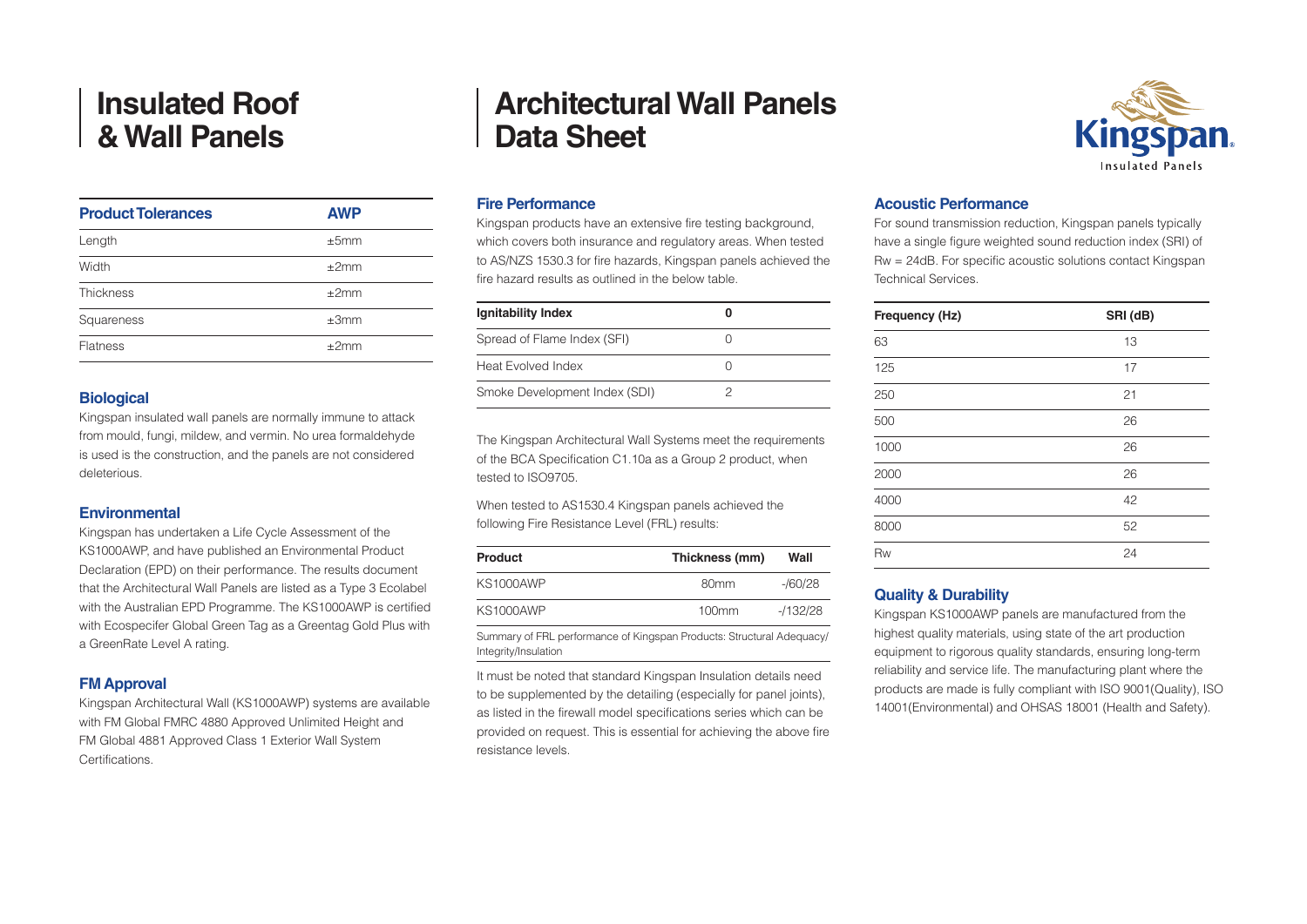### **Cyclonic Applications**

A significant part of the Australian coastline is deemed to be in a cyclonic region. As a result of this Kingspan have carried testing out on the KS1000AWP in accordance with the requirements of the BCA B1.2 for low-high-low performance requirements. For further details please contact Kingspan Technical Services for project specific details.

### **Seals**

All panel joints have a factory applied weather seal fitted into the panel groove to automatically seal the joint between panels.

### **Site Installation Procedure**

Site assembly instructions are available from Kingspan Technical Services. Kingspan recommend that the appointed contractor attend the appropriate product installationtraining course prior to installation, which is provided by Kingspan Field Services.

### **Materials**

#### **Exterior Weather Sheet**

■ Substrate to be minimum 0.5mm thick Zincalume AM100/ AM150 coated steel to AS1397.

#### **Internal Liner Sheet**

Substrate to be minimum 0.4mm thick steel coated steel to AS1397.

- CleanSafe15 The coating has been developed for use as the internal lining of insulated panels. Standard colour is "bright White" with an easily cleaned surface.
- Other finishes are available on a project specific bases.

# **Architectural Wall Panels Data Sheet**

### **Accreditations**